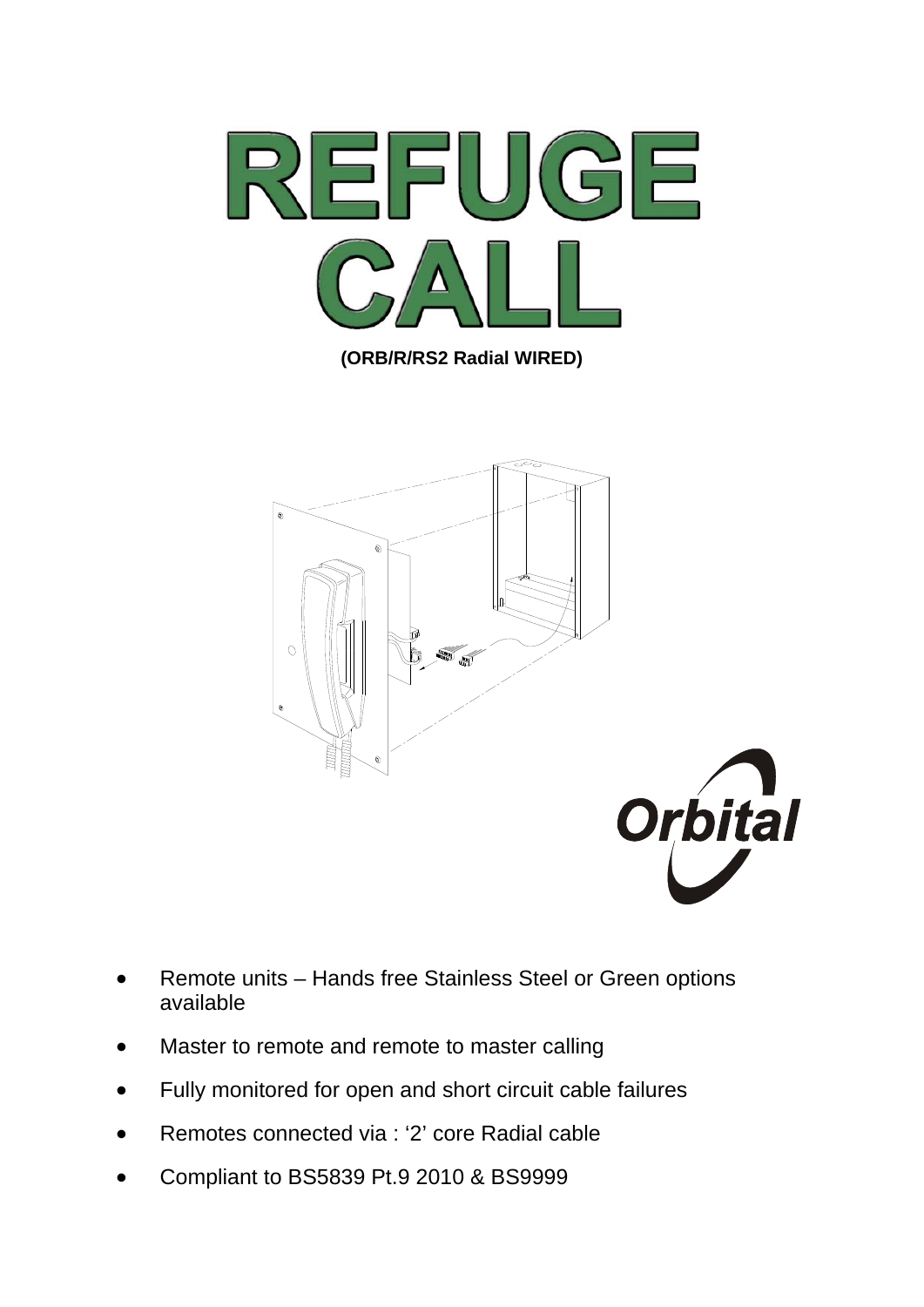# **Installation manual**

# **Disabled Refuge Call ORB/R/RS2 Radial Wired**

## **Contents**

- **1) Installation Procedure**
- **2) Commissioning Procedure**
- **3) System Test**
- **4) Fault Indications**

**Note: In all cases please use Drawing C51349/A (at the back of this manual) for reference to the above sections.**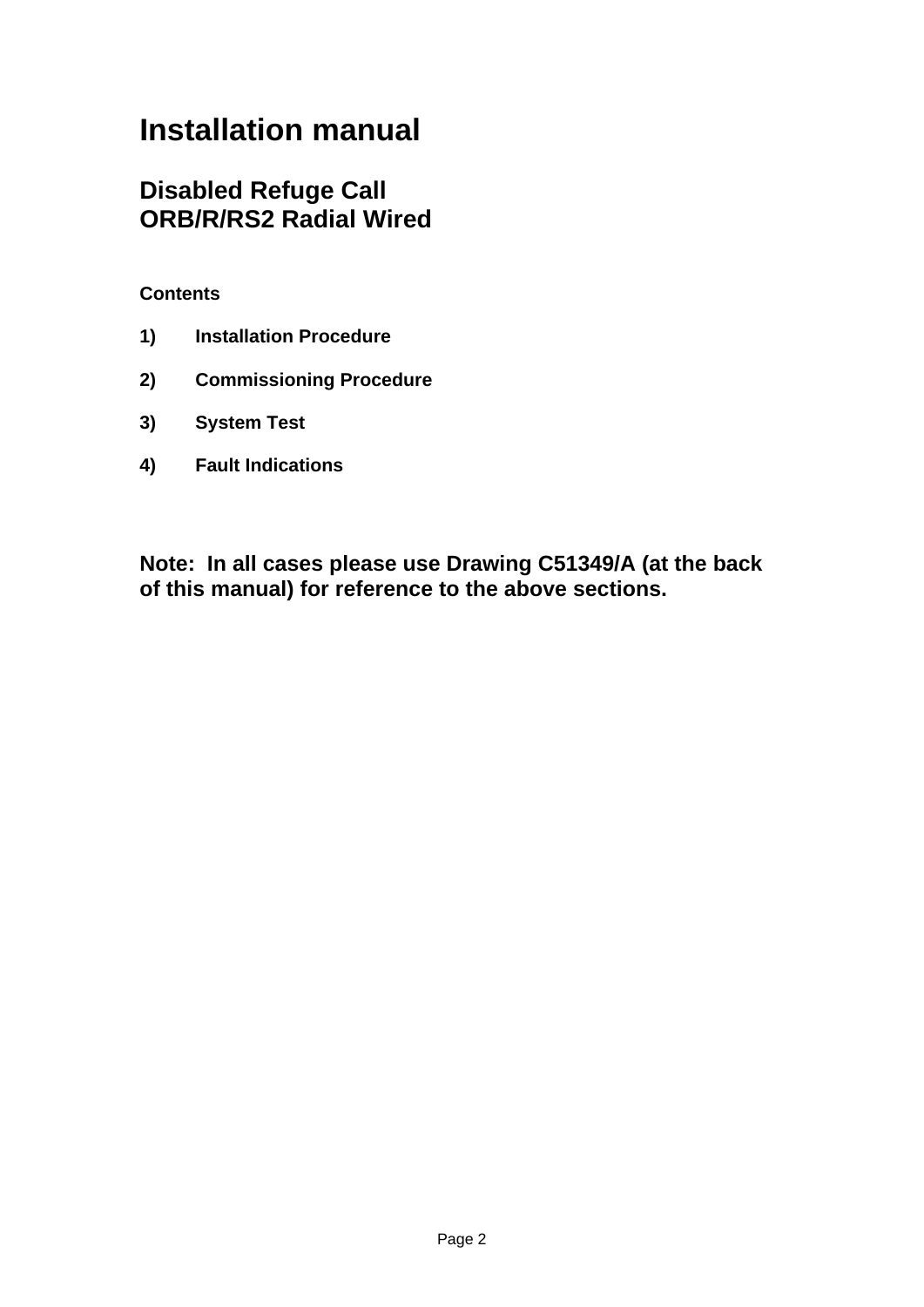#### **1) INSTALLATION PROCEDURE (refer to Dwg. C51349/A)**

Install central enclosure, **with cable entry gland at top/knock outs**, at a height of approx 1.5 metres above floor height. Ensure fixings can support a load of 6 Kg.

The field cabling described below **must** be installed via top entry to the enclosure.

The system batteries will sit on the lower edge of the enclosure, and the entire space below the main PCB assembly must be kept clear to accommodate these items.

#### *1.1 Connect Field Cabling*

**A -** Connect 5A (lighting rated) A.C. Mains supply (220 - 240V) to appropriate (L)ive, (N)eutral and (E)arth terminals on the modular PSU unit DSP30, located on DIN Rail fixings at the top right of the main control unit (Max system load is 30 Watts).

N.B. Earth terminal must be connected to building earth.

**B –** Connect 2 core (+ screen) enhanced fire rated cable **out** to each remote outstation location.

Observe colour coding on PCB ident for cable cores:

BN (Brown) + : PWR (+ 24VDC) BU (Blue) - : DAT (Data / Line) Screen SCN : Cable screen (connected to system earth and COM internally)

This cable is then connected, in a 'Radial' configuration; each remote outstation is required to have the same address as the terminated location on the main control panel.

i.e Unit 1 Address 01 : to terminals 'REFUGE POINT 1' on DIN rail. Unit 2 Address 02 : to terminals 'REFUGE POINT 2' on DIN rail

The PCB sub-assembly CS1008 located in the back box of each remote location must continue to observe colour coding as listed above.

#### *The following connections are optional, and are fitted only when the system specification requires these functions*

**C –** Volt free 'Fault Out' changeover contacts, for remote fault reporting. (Fault relay is normally energised).

**D –** Volt free changeover contact – changes state with any call on the system. Use if remote call indication is required.

**E –** Short these terminals with a volt free closing contact (rated 50mA or higher) to enable the system 'Anti Tamper' feature.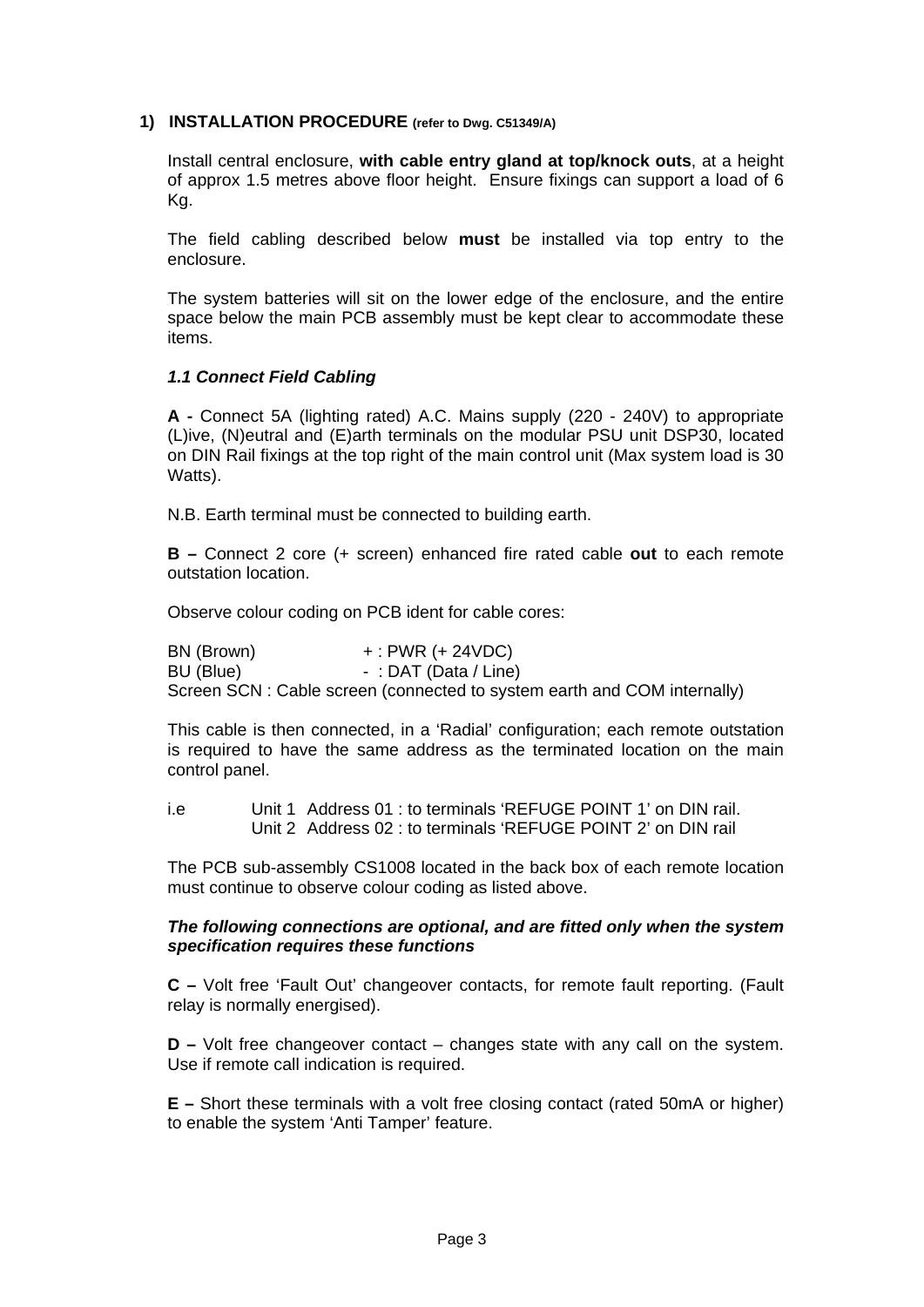(The 'Anti Tamper' feature enables the system to automatically disable incoming calls, whilst retaining system monitoring of the remote cabling and outstations. The system is returned to full operation with this contact opened).

#### *1.2 Set-up Switch*

The setup switch is located on the front of the control panel. Ident 'Lamp Test / Silence'. This is used to initially set up and commission the system.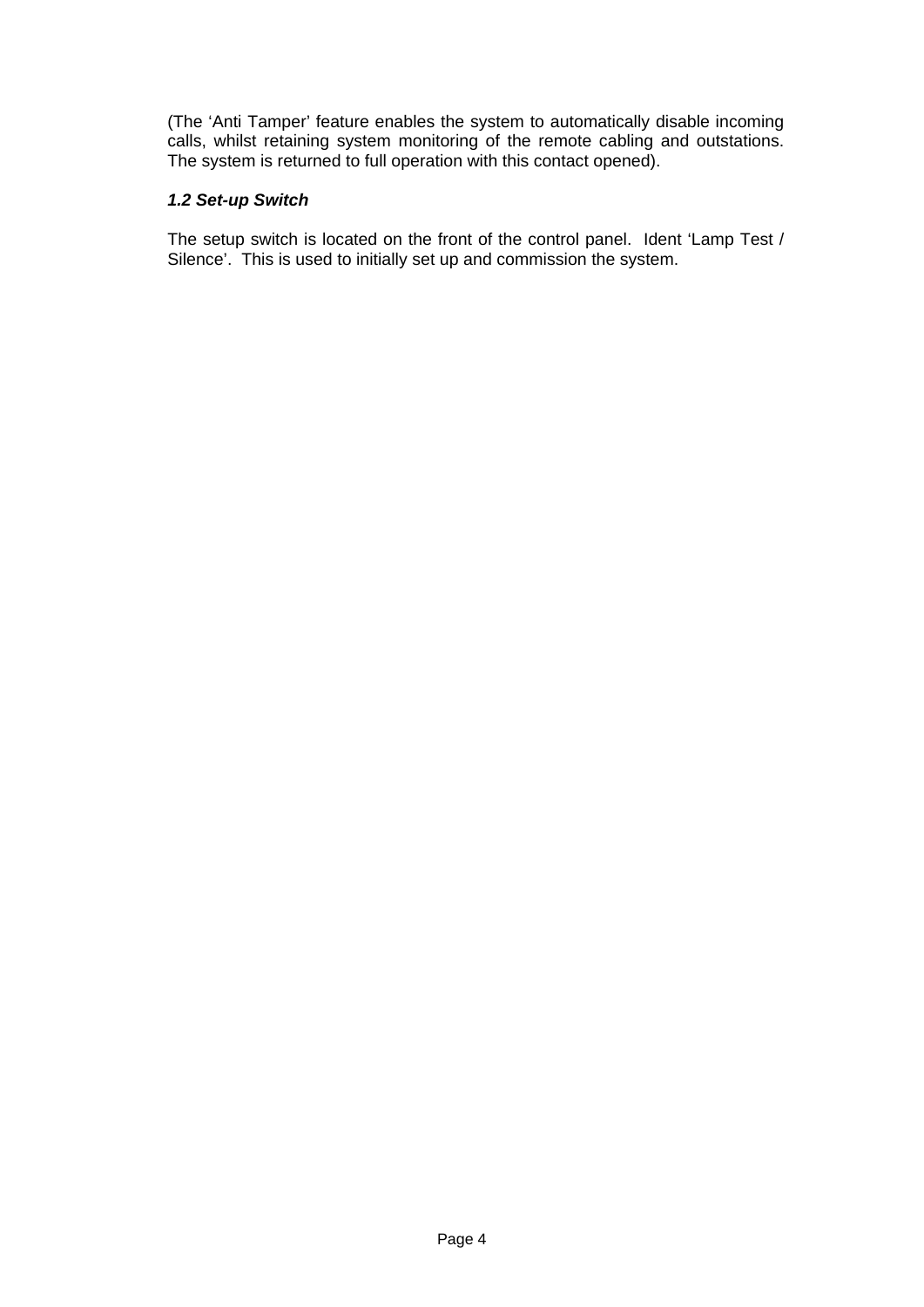#### **2) COMMISSIONING PROCEDURE (refer to Dwg C51349/A)**

#### *2.1 Batteries*

Fit battery loom as indicated on this drawing. CHECK RED LEAD IS CONNECTED TO THE RED (+) BATTERY TERMINAL. CONNECTING THE BATTERY LEAD WITH REVERSE POLARITY WILL DAMAGE THE EQUIPMENT.

#### *2.2 Remote Outstation Addressing*

Remote outstation addressing: CS965. Each outstation requires an address which relates to the switch position on the master control panel.

SW1 & SW2 are located on CS965 as below.





The remote outstation address is SW1 Tens and SW2 Units

#### *Examples*

| <b>Switch</b><br>No.      | <b>Switch Set</b> | <b>Address</b> |
|---------------------------|-------------------|----------------|
| SW1 (Tens)<br>SW2 (Units) | O                 | (Unit 1)       |
| SW1 (Tens)<br>SW2 (Units) | O)<br>2           | (Unit 2)       |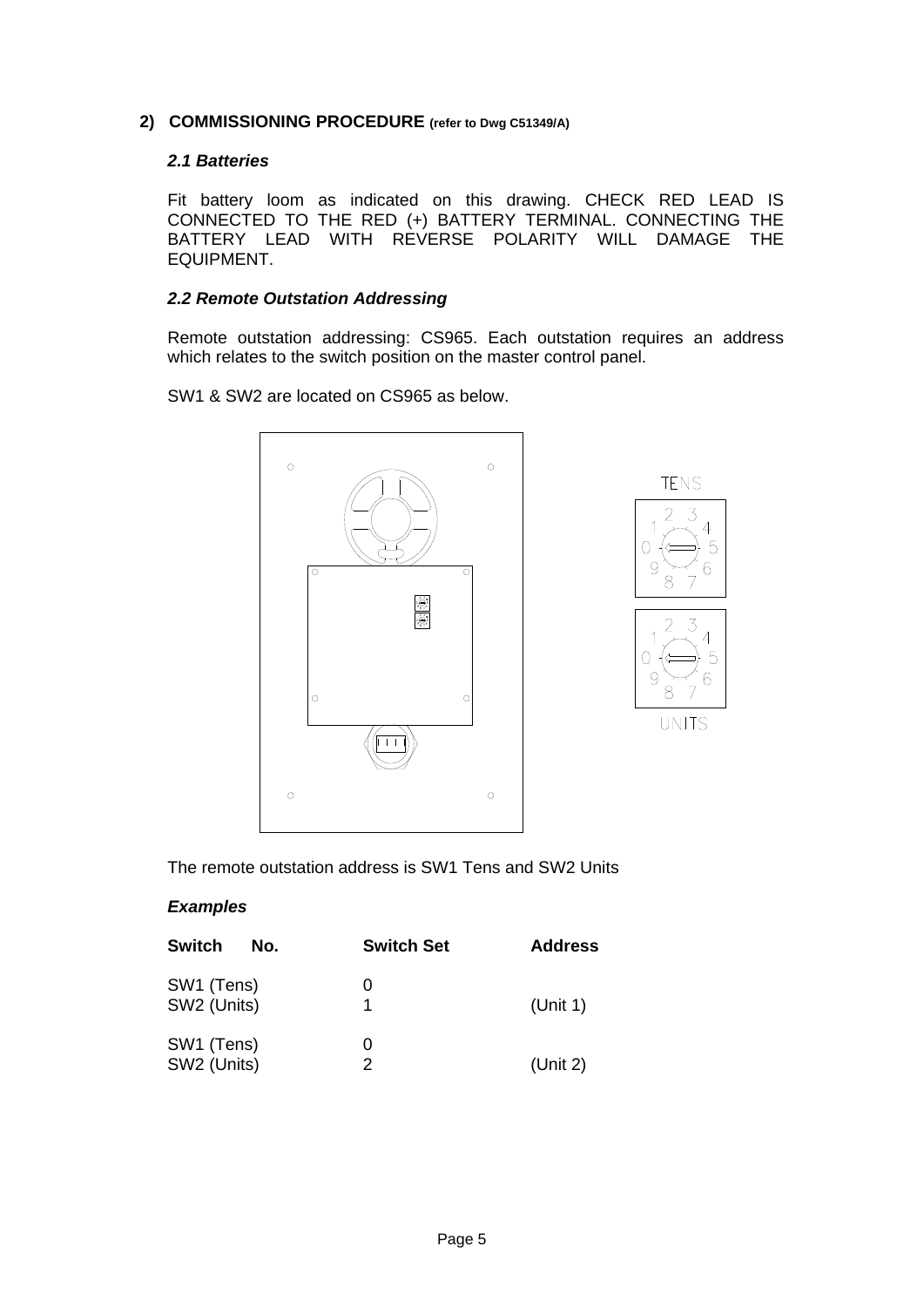#### *2.3 Radial Cable Testing*

Remote outstation wiring tests:

Ensure cables are connected correctly both ends. These are polarity conscious.

#### *2.4 Apply A.C. Power to the system*

Connect all remotes to DIN rail terminals B.

Check before power up that the master control panel is plugged in.

Plug the 6 way and 3 way cable loom terminal to the appropriate terminals. See Dwg. C51349/A. Terminal F and G. (NB. System must have A.C. power to enable correct set up of system).

Note. If only one refuge point is being used then only the 6 way connection need be connected (F).

On power up the system will display all faults. Pressing the Lamp Test / Silence button will mute the fault sounder. All control panel Led's will illuminate in time with the fault indicators.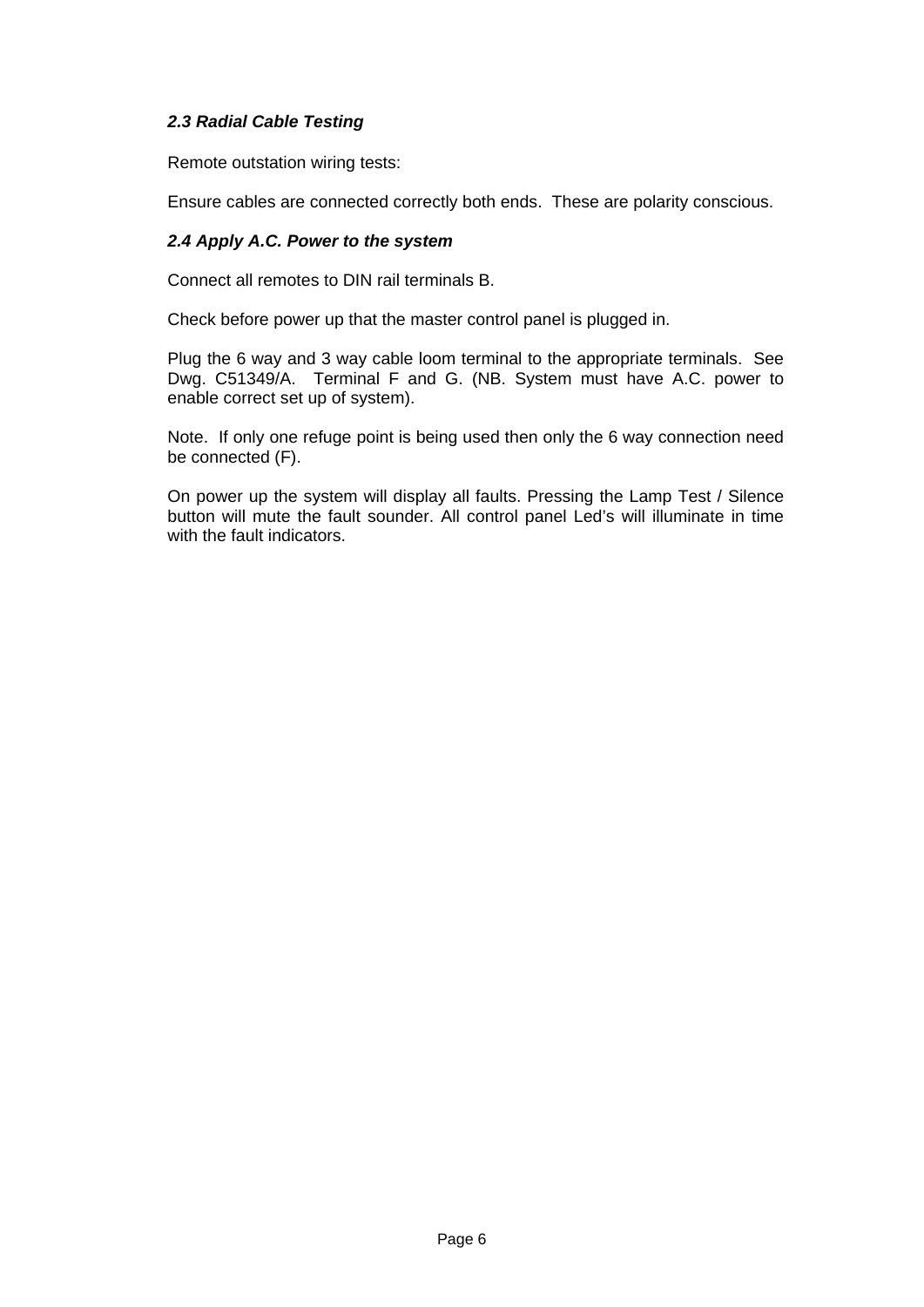#### *2.5 System Setup*

Press and hold the setup button 'Lamp test/Silence' on the front of the control panel until the setup switch illuminates, then release. This can take between 7 to 10 seconds. The front control panel will sound three times to signify that the system is in a setup mode and switch will stay illuminated. If the switch is has not stayed illuminated then it is likely that it has been depressed for too long or release of the switch was not soon enough once the acknowledgement beeps had been heard/. Re-apply above if this is the case.

In this mode the system will send out addresses for one or both outstations. With a response from an outstation a solid illumination will appear on the front control panel. Once all outstations are correctly displaying on the control panel front the system unit set is ready.

Please ensure that each outstation address number matches the DIN terminals. To check this lift the isolator yellow tag on each DIN terminal pair 'B' and ensure that correct solid illumination clears from the front panel.

Press the setup button again until the setup switch illumination goes out. The front control panel will sound twice to signify that the system has come out of the setup mode.

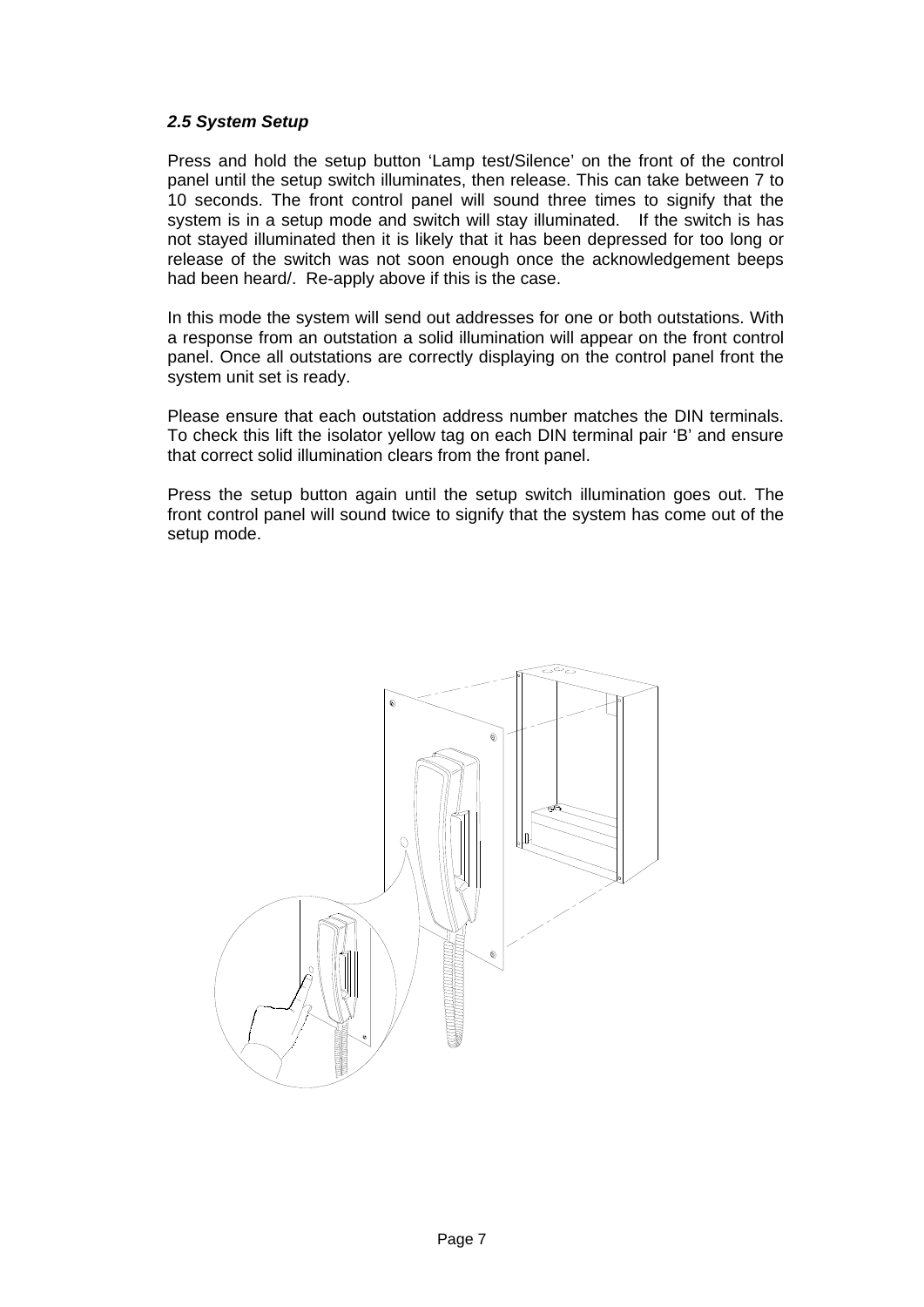#### **3) SYSTEM TEST (refer to Dwg. C51349/A)**

Once the installation and commissioning procedures are complete, test for correct system operation, and fault reporting functions:

- Test each of the locations for correct call in / call out functions, by following the operational instructions listed on the Central control front panel.
- Remove primary power, to check correct operation of battery support supply. Central control will report a fault condition.

The fault sounder will be activated on the main control panel, and the fault LED's will be illuminated with a slow flash pattern.

The fault out relay will be de-energised.

Press the 'lamp test / silence' switch on the control panel momentarily, to silence the fault sounder to an intermittent state.

Open the main control panel to confirm display of the 'mains fail' and 'charge fail' fault LED's located on the top edge of the main PCB ref. CS1018.

Reconnect primary power. To reset the fault press and hold the setup button on the front of the control panel until the fault clears from CS1018.

Where utilised, check the function of the anti-tamper feature by applying a volt free closed contact (or temporary wire link) across the Anti-tamper terminals.

Under this condition, any call made from a remote hands free outstation will be automatically cancelled by the central controller.

The system will remain inactive from remote calling for c.10 seconds, to minimise nuisance recalling.

An open circuit at the anti-tamper terminals will allow normal system operation.

Note that making a call out from the master is not effected by the anti-tamper status.

Note that use of the anti-tamper facility is not recommended where telephone type remote outstations are used.

If a remote telephone is maliciously left off hook, the anti tamper circuitry will continue to attempt to clear the call until the handset is replaced. This will disable the remote fault monitoring system, until such time as the system is activated.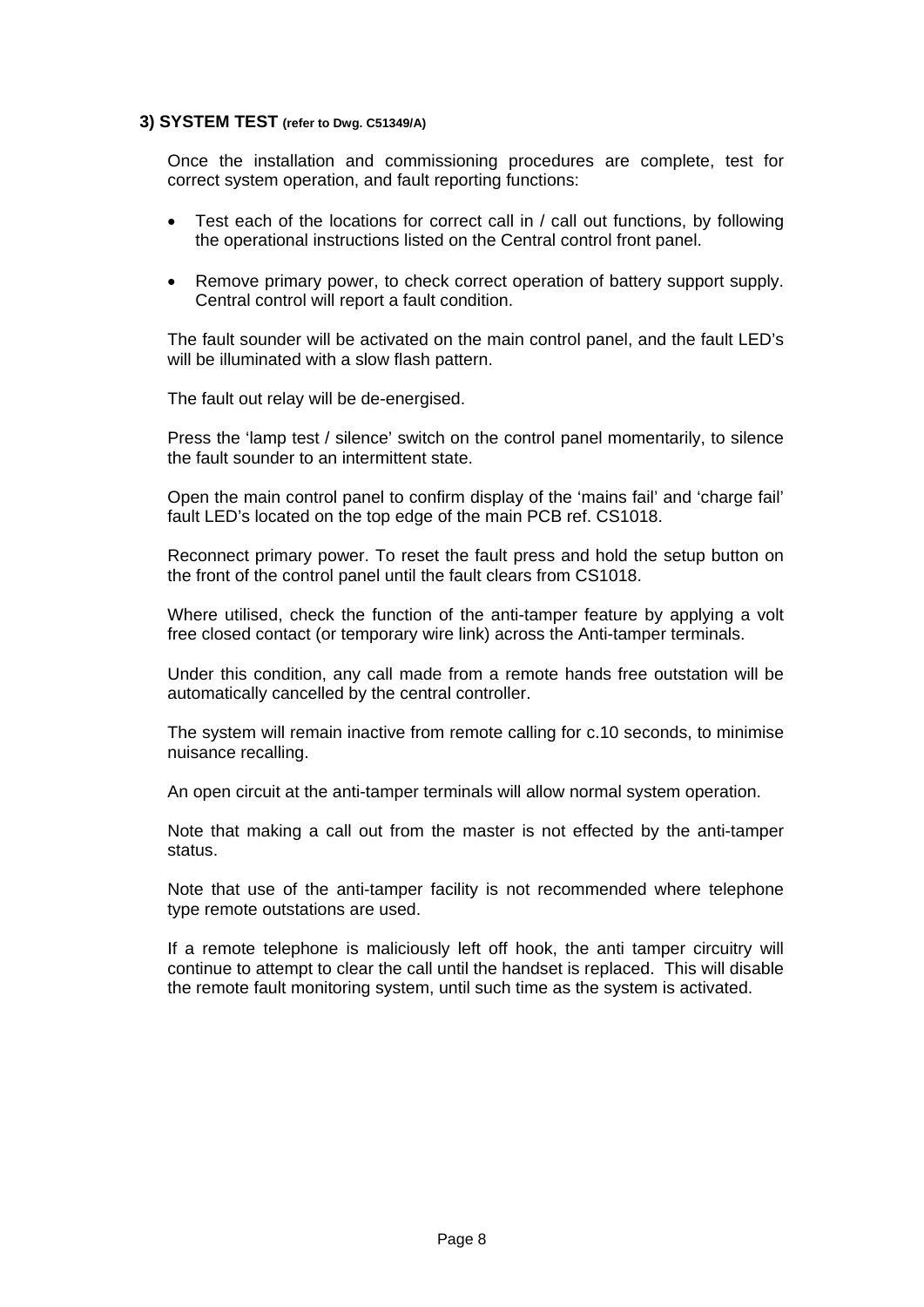#### **4) FAULT INDICATIONS (refer to Dwg. C51349/A)**

The LED function references on Dwg. C51349A, and on PCB CS1018, identify the function of all fault indications within the central enclosure. Note that any fault condition will cause the front panel fault Light Emitting Diodes (LED's) to indicate with a slow flashing pattern, and will activate the audible fault sounder as a continuous tone.

Pressing the 'Lamp Test / Silence' switch will change the sounder function to intermittent. (A short 'reminder' bleep approx every 90 seconds). Generation of a second fault condition will reactivate the fault sounder to a continuous tone.

The following table lists the various fault LED's, and describes the action to be taken to help identify specific faults.

| <b>Fault LED Description</b>                                          | <b>Nature of Fault</b>                                               | Action required to assist<br>fault location                                                                                                                          | Action required to clear fault<br>state, after correction                                                                      |
|-----------------------------------------------------------------------|----------------------------------------------------------------------|----------------------------------------------------------------------------------------------------------------------------------------------------------------------|--------------------------------------------------------------------------------------------------------------------------------|
| <b>D13 Master H/S Fault</b>                                           | Master Handset short<br>circuit or disconnected                      | Check master handset<br>connections.                                                                                                                                 |                                                                                                                                |
| $D7 -$ Load'                                                          | Indication of periodic<br>battery load test                          | No Fault                                                                                                                                                             |                                                                                                                                |
| $D15 - 'Mains Fail'$                                                  | Failure of primary supply                                            | Check for primary power to<br>enclosure – check for + 28V DC<br>out from DSP30 Din Rail PSU                                                                          | Replace faulty DSP30 power<br>supply if necessary.                                                                             |
|                                                                       | Failure of support<br>battery(s) under load<br>condition             | Press setup switch to start new<br>test sequence, and allow 2<br>minutes for repeat test. If 'Batt Fail'<br>indicator illuminates again, replace<br><b>batteries</b> | Press setup switch after<br>replacement batteries are fitted.<br>Re-test.                                                      |
|                                                                       | Failure of battery<br>connection, or failure of<br>primary supply    | Check battery connection loom,<br>including the in-line protection fuse<br>Replace if necessary (5A anti-<br>surge)                                                  |                                                                                                                                |
| Front panel fault led<br>flashing only. No<br>internal fault led's on | Remote fault. Failure of<br>one (or more) remote<br>units to respond | Check for missing responses on<br>'UNIT' LEDS in setup mode                                                                                                          | Likely open or short circuit cable<br>fault. Locate and repair.<br>Faulty outstation. Replace or<br>swap with known good unit. |

#### *4.1 Jumper Links*

There are a number of jumper links located on the main PCB.

- L1 Fit to enable piezo fault sounder
- L2 Programming enable (do not remove or alter)
- L3 Fit to defeat Master handset cord monitor (NOT NORMALLY FITTED)